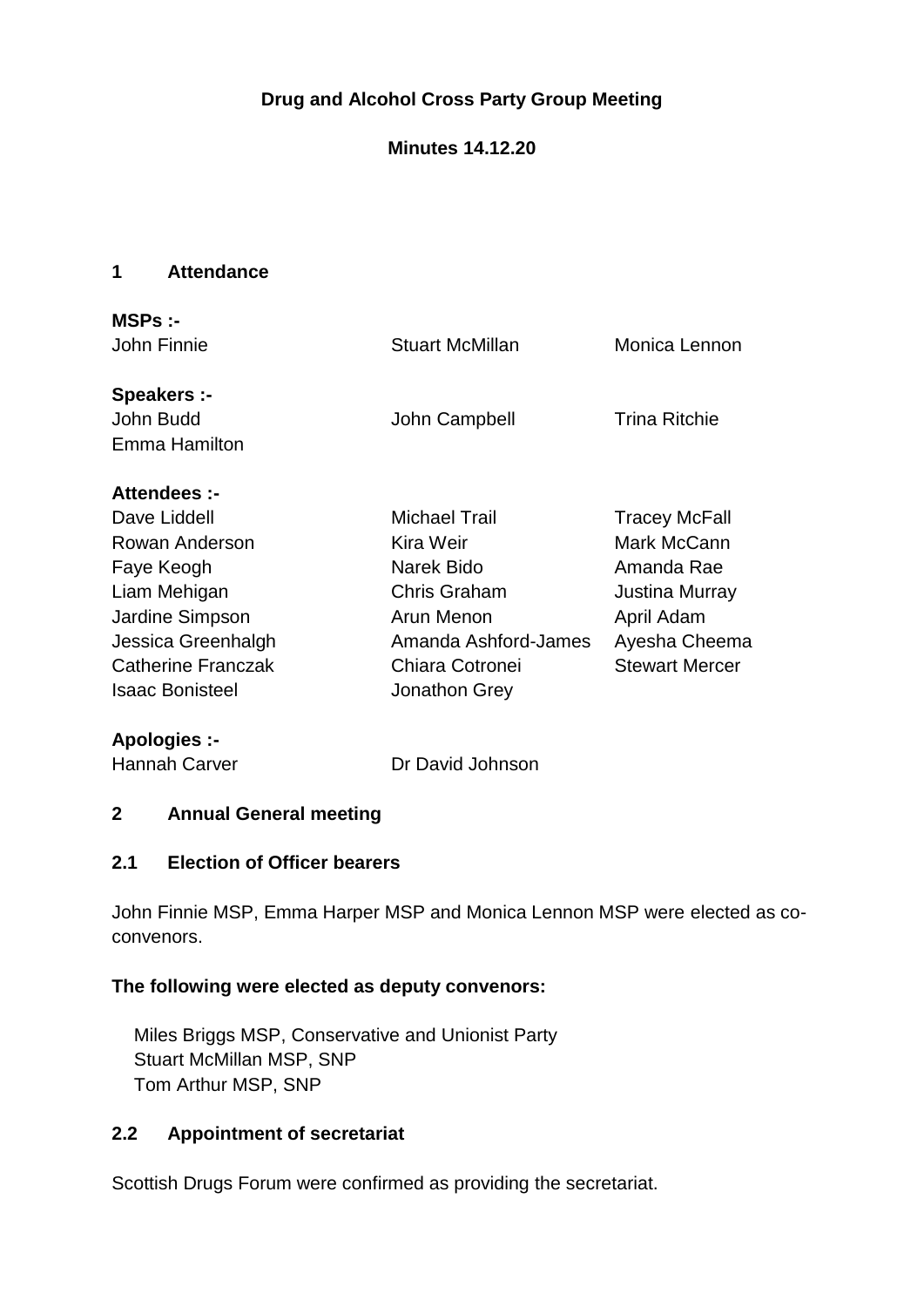### **3 Impact of COVID on people with the drug problems and the services supporting them**

**Dr John Budd**, NHS Lothian and Team: **Chiara Cotronei**; **Isaac Bonisteel**, **Jonathan Grey**; **Catherine (Kasia) Franzak** & **Ayesha Cheema.**

John highlighted key areas for important collaboration with Health, Third Sector, Housing, Public Health & Social Work:

- Housing provision of emergency accommodation
- Identifying & Supporting Most at Risk 240 patients identified
- Outreach including Fast Track onto OST
- Intermediary Care Unit
- Volunteering & Education

### **Kasia & Ayesha**

We have been working for the past few weeks with the Access Practice evaluating their services and how access to health services has changed for people who experiencing homelessness in Edinburgh during the Pandemic.

We caried out 25 semi-structured interviews with people experiencing homelessness and homelessness providers in and around Edinburgh over a two-week period at seven different sites.

### **Changes in access since Covid 19:**

#### *Improvements:*

- Increased Outreach
- NHS Near me mental health consultations
- Improved interagency work
- Same day starts for OST

#### *New Barriers:*

- Disparities in access between sites
	- o Lack of knowledge about available services
- Difficulty making appointments and waiting time
- Phone & Video appointments:
	- o Digital Exclusion
	- o Emotional barrier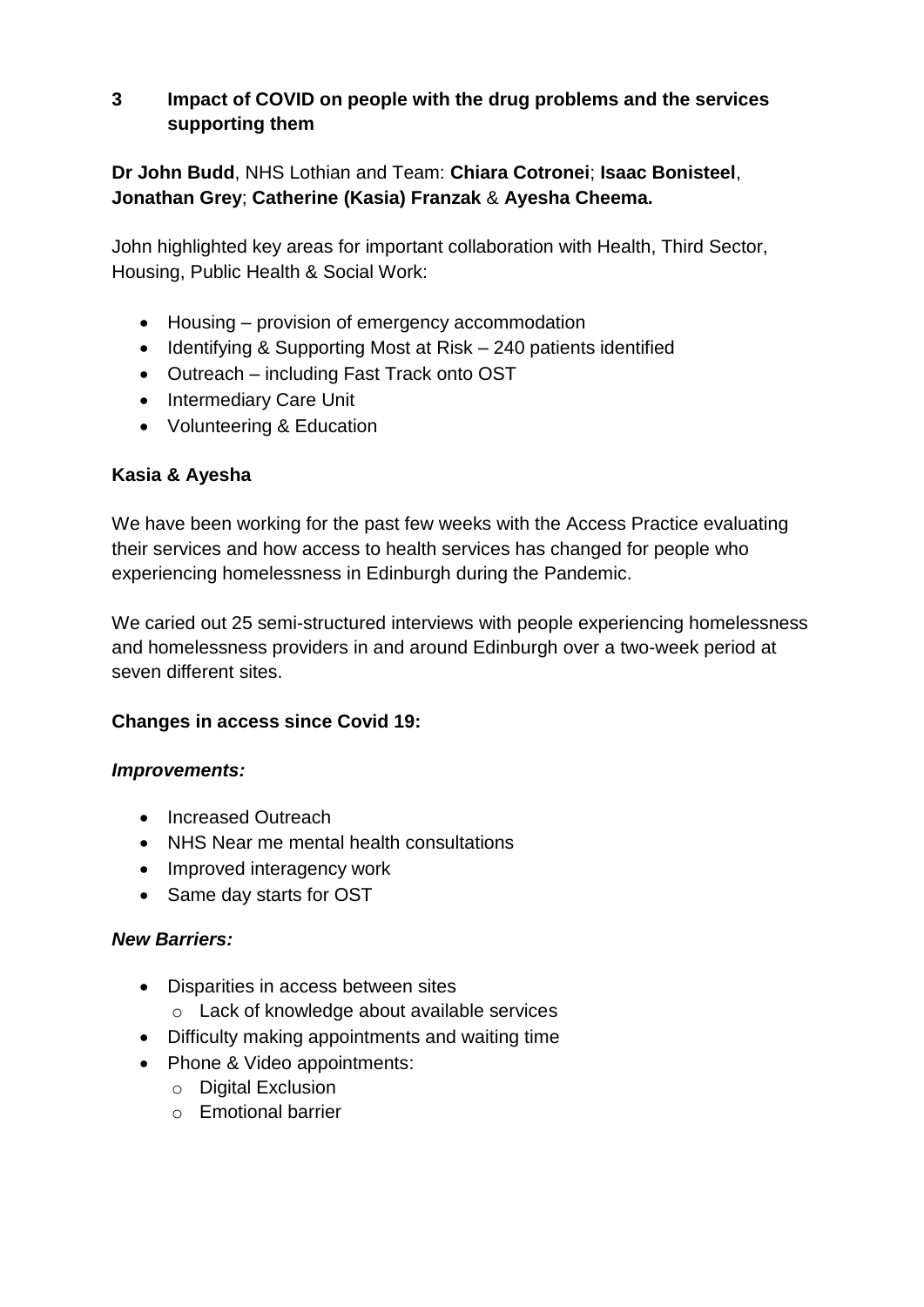## *Recommendations:*

- Increased outreach, especially to sites not currently with EAP
- Trauma informed training for staff who come into contact with service users, including reception staff
- Provide access to laptops, phones and ensure access to Wi-Fi for virtual consultations and online services in sites currently without
- Women's Only Clinic
- Continued interagency collaboration between health care, social care and third sector partners

# **Chiara; Isaac & Jonathan – Homelessness & Inclusion Health Society, University of Edinburgh**

# *Who we are:*

- Group of medical students who want to make an impact on local health inequalities from the University of Edinburgh
- Approached Edinburgh Access Practice re development of a volunteering programme. Aim to strengthen existing services and give students exposure and experience in broader range of healthcare settings
- COVID 19: recruiting and assisting in methadone and prescription delivery program
- Growing interest led us to founding the Homelessness and Inclusion Health Society

# *Our Current Work:*

- 11 person committee and 35+ paid student members
- Working under the Centre for Homeless and Inclusion Health, Edinburgh Access Practice and Edinburgh Medical School
- Continuing to build partnerships with local organisations e.g. Cyrenians, Salvation Army, Streetworks, Soul Food & more
- Preparing for our first National Conference and awareness campaign

# *Our vision – to be active over the long term:*

- Harnessing student availability and motivation for positive impact
- Better training for future doctors in dealing with complex psychological presentation
- Volunteering integrated into curriculum
- Education: To bring together students of different backgrounds to tackle homelessness and healthcare inequality holistically and with a multidisciplinary approach
- Advocacy: Equip students with tools to become better advocates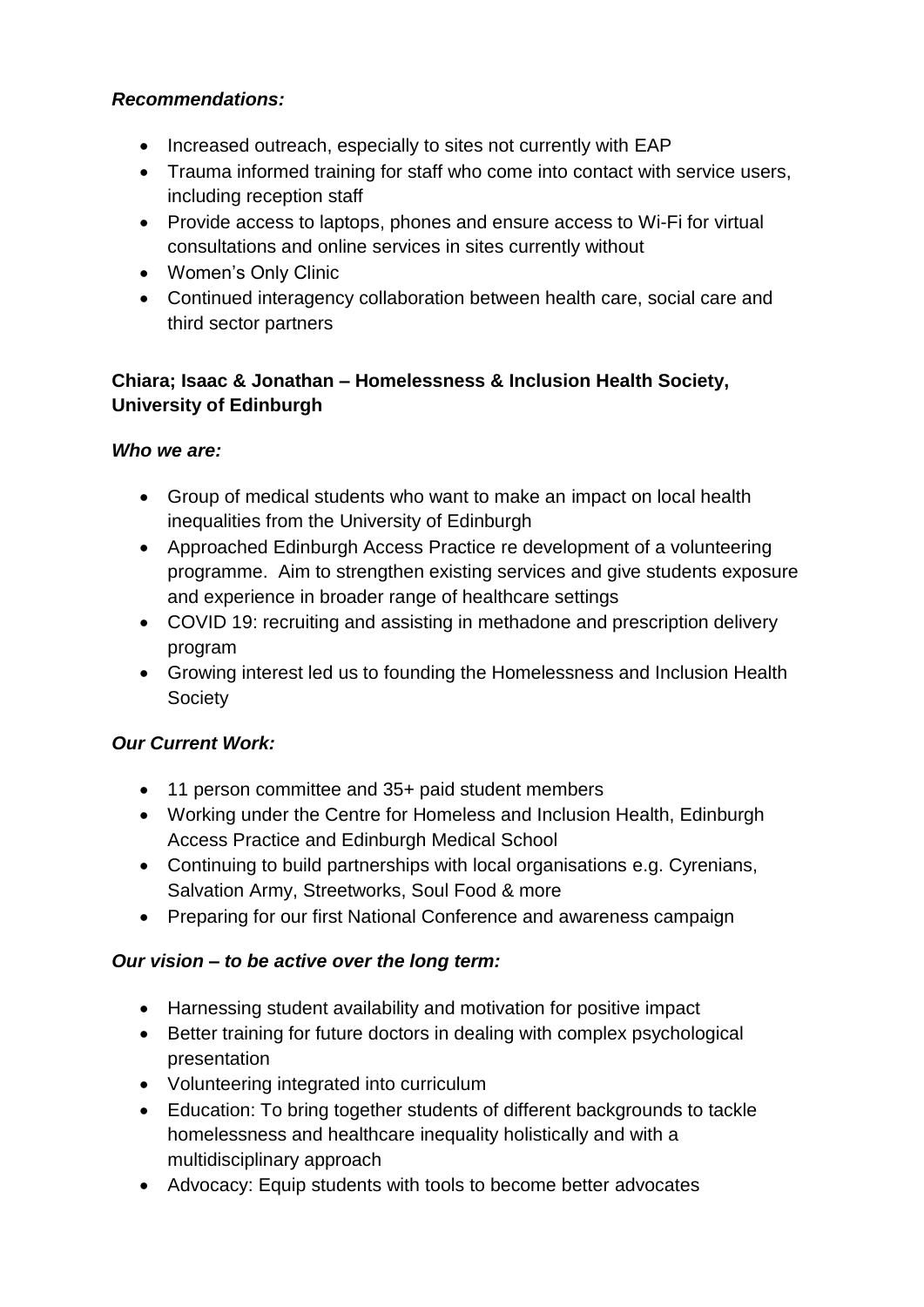**John Budd:** Hoping to build on lessons and developments which can have long term effects in the healthcare we are able to offer to those who are the most marginalised.

**John Campbell**, NHS Greater Glasgow and Clyde

# **Glasgow's Harm Reduction Response During Covid 19:** *John gave a brief history of Drug Use in Glasgow for the last 30 years:*

- 1990's increasing concern over overdose rate but much smaller than now. Also concern over an outbreak of Hepatitis C.
- 2000 23 deaths linked to Clostridium Novyi
- 2009 14 deaths in Scotland linked to Anthrax nine of those in Greater Glasgow & Clyde area
- 2011 new drugs emerged mainly novel benzodiazepines which brought significant problems
- 2014 30 people hospitalised due to Botulism
- 2015 we identified HIV outbreak; 47 people positive within 2015, That's now increased to 187. Very significant and ongoing problems,

# *Why has drug related harm not reduced over the past 30 years? A few reasons:*

# **Drugs:**

- Drugs have never been cheaper
- Never been easier to get hold of
- Never been a wider choice
- Drugs available have never been stronger

# **People:**

- Consuming more drugs
- Injecting far more often
- Injecting in small groups batch preparation increases risk of transmission of BBVs
- More transient population people moving from area to area
- Injecting away from home or outdoors

When Covid hit on 23 March we were fortunate in Glasgow to have over 90% of IEP outlets remained open – all city centre. The Glasgow Drug Crisis Centre remained open 24 hours both for Needle Exchange and admissions. Although the number of needles provided remained the same, BBV testing and wound care suffered.

Put together a team of volunteers to operate the IEP Van. This service operated for 49 consecutive nights. Teams of 2 operated with no mixing of teams. No member of staff came down with Covid and during this period we carried out 518 transactions,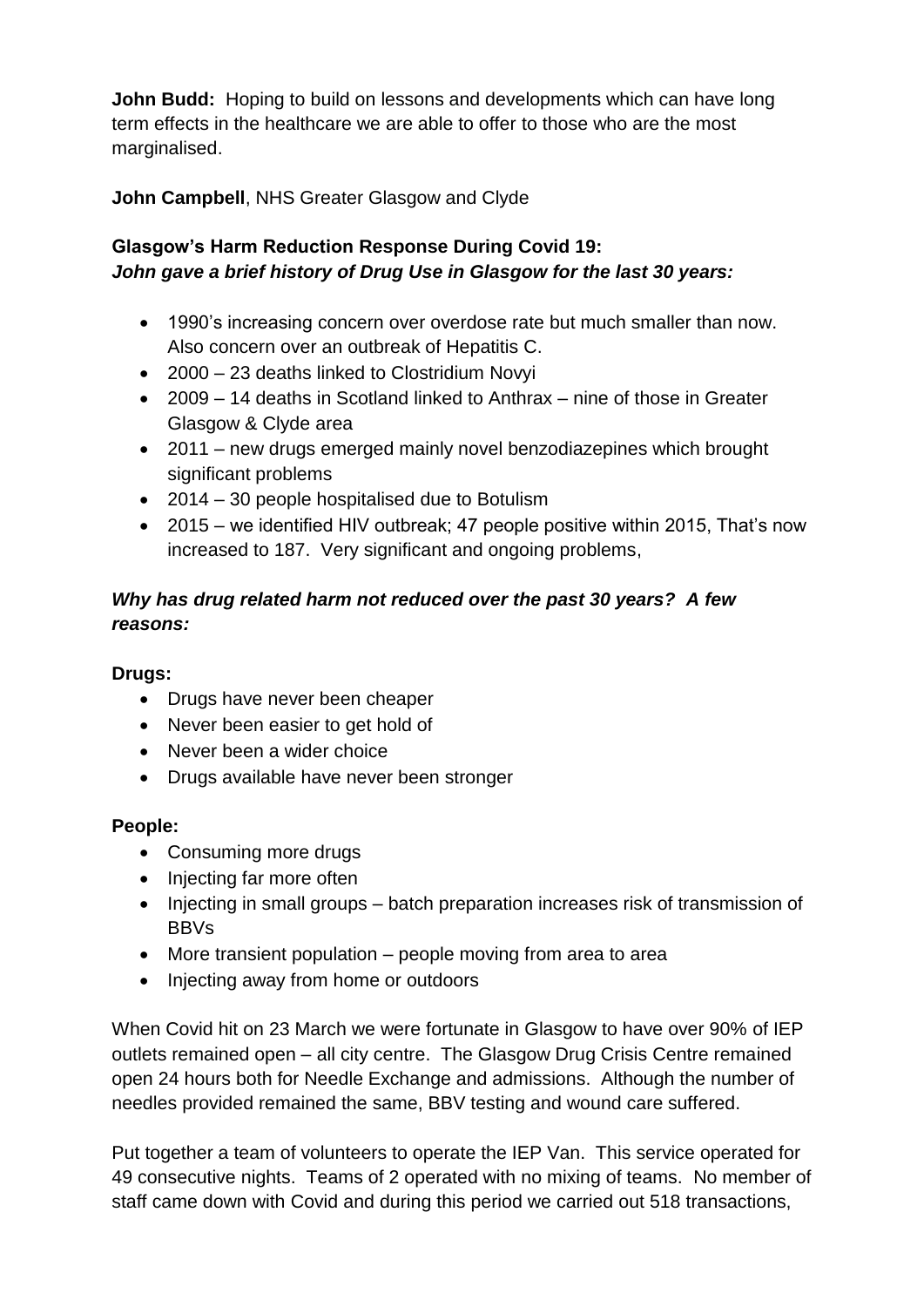199 unique clients; provided over10k needles or sheets of foil; issued 162 Naloxone kits and used Naloxone 6 times on people we had found in an overdose state.

What we witnessed was harrowing but humbling as well. These included: distress; intoxication; open drug use; overdose and violence.

### **Moving out of lockdown**

### *Harm Reduction Priorities:*

- Increasing BBV testing
- Assessing injecting injuries and other drug harm
- Preventing drug death
- Link clients with services

We produced a poster for the WAND Initiative which was planned before the outbreak of Covid. This gave the opportunity to look at four key interventions:

- Wound Care
- Assessment of Injecting Risk
- Naloxone Provision
- Dry Blood Spot Testing

WAND is aimed at the city centre population with a partnership approach. It is also linked into NEO. Clients are given a "starbucks style" reward card when they complete an intervention. This is also recorded on NEO. Person is encouraged to access every 3-4 months.

In the 1<sup>st</sup> month, September, there were 403 wounds checked; 467 Naloxone kits issued; 380 Dry Blood Spot Tests.

# **Dr Trina Ritchie, NHS Greater Glasgow and Clyde**

# *Impact of Covid on Drug Treatment Services - NHSCCG*

I'm sure the experiences in GGC are quite representative of many areas. GGC is made up of six HSCP areas with Glasgow by far the largest. We have 6k people on OST in specialist services. Another 2.5k in OST in primary care supported by share care models. ISD estimates suggests there are the same number of people who are not in treatment in GGC.

At the beginning of the pandemic our treatment services had to rapidly transform service delivery. Open door access was changed to remote contact. Weekly and fortnightly clinic consultations changed to mostly telephone-based contact to reduce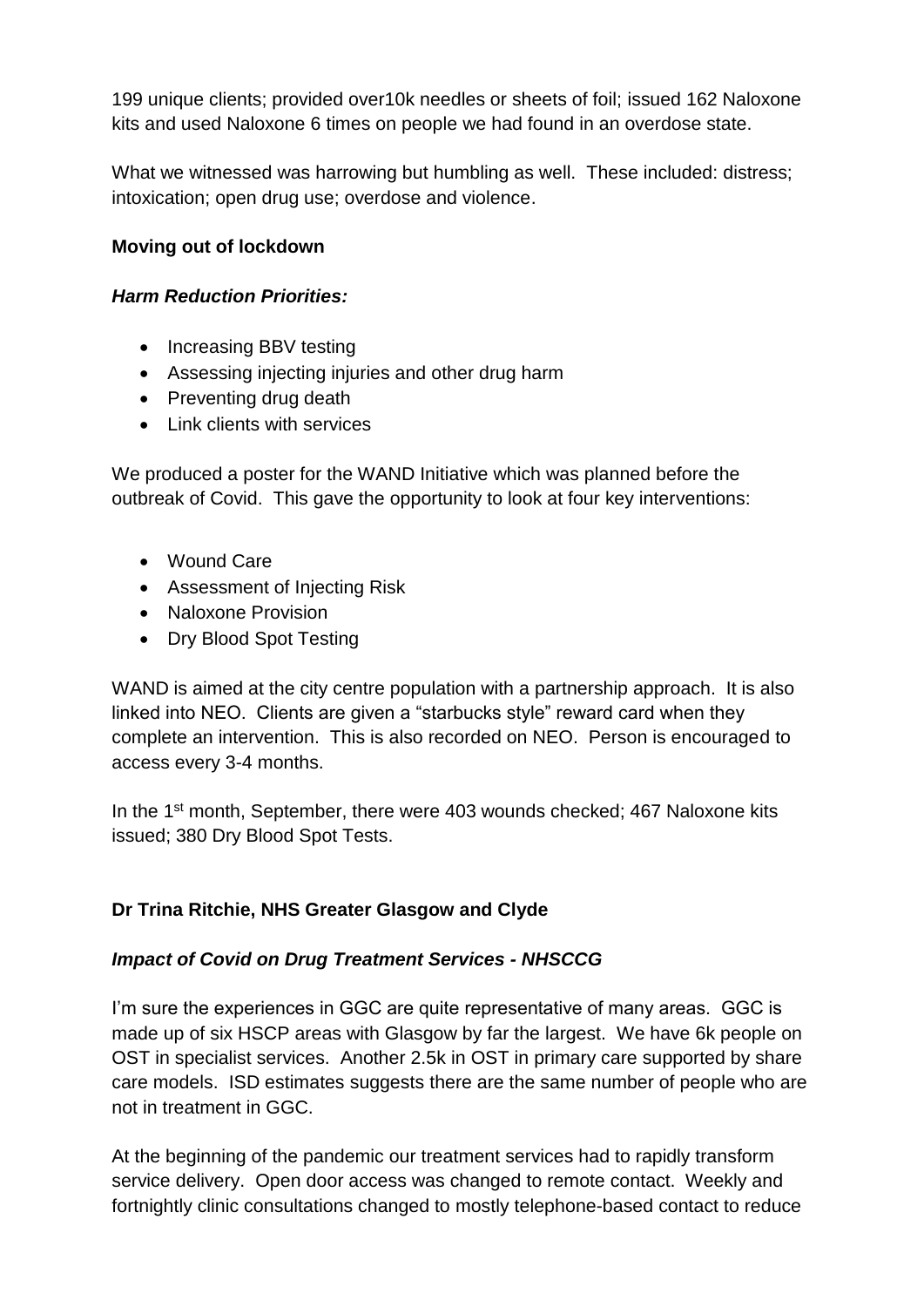the need for people to leave their houses. For every individual, there was a risk assessed decision to increase the length of prescription where possible and to reduce pharmacy instalments and supervised consumption. People shielding are still getting delivered their OST medication.

From the beginning of the pandemic people released from prison, discharged from hospital and other people at risk were seen regularly in person either in the service office, outreach visits or in the home. Similarly, to Edinburgh the Homeless Addiction Team in Glasgow City centre continued to see people in person. For people not in treatment, we prioritised work which was already established in the city to provide same day OST, this was done by outreach.

The pandemic also gave us the opportunity to prioritise the use of injectable buprenorphine in GGC. Glasgow was the first NHS Service in the UK to use Buvidal in early 2019. We also wrote a Pandemic Guidance and moved to offer Buvidal when possible.

The Enhanced Drug Treatment Service – was initially paused at the start of the pandemic when the risks were unquantified, and we weren't sure in March/April how things were going to be affected. It continues to run and treat new patients.

Street Benzos – we have embraced a new commissioned Residential Service were people can stay for up to six weeks to be detoxed from street benzos but stabilised on their OST.

HIV outbreak – through community teams people were tested annually. This testing identified a quarter of the HIV diagnosis in the outbreak. The effect of our reduced in-person contact and knock-on effect of reduced BBV testing has been a concern. It was also noted that some preferred the phone contacts and also attending chemists for some form of social contact.

### **Emma Hamilton, Scottish Drugs Forum**

## *Impact of Coronavirus and Associated Responses on people who use or have used Substances*

Along with our partners MRC/CSO Social and Public Health Sciences Unit we have developed and facilitated an evaluation looking at the impact in certain areas across Scotland.

### **Some of our findings:**

### **Method:**

• Applied for and granted Ethical Approval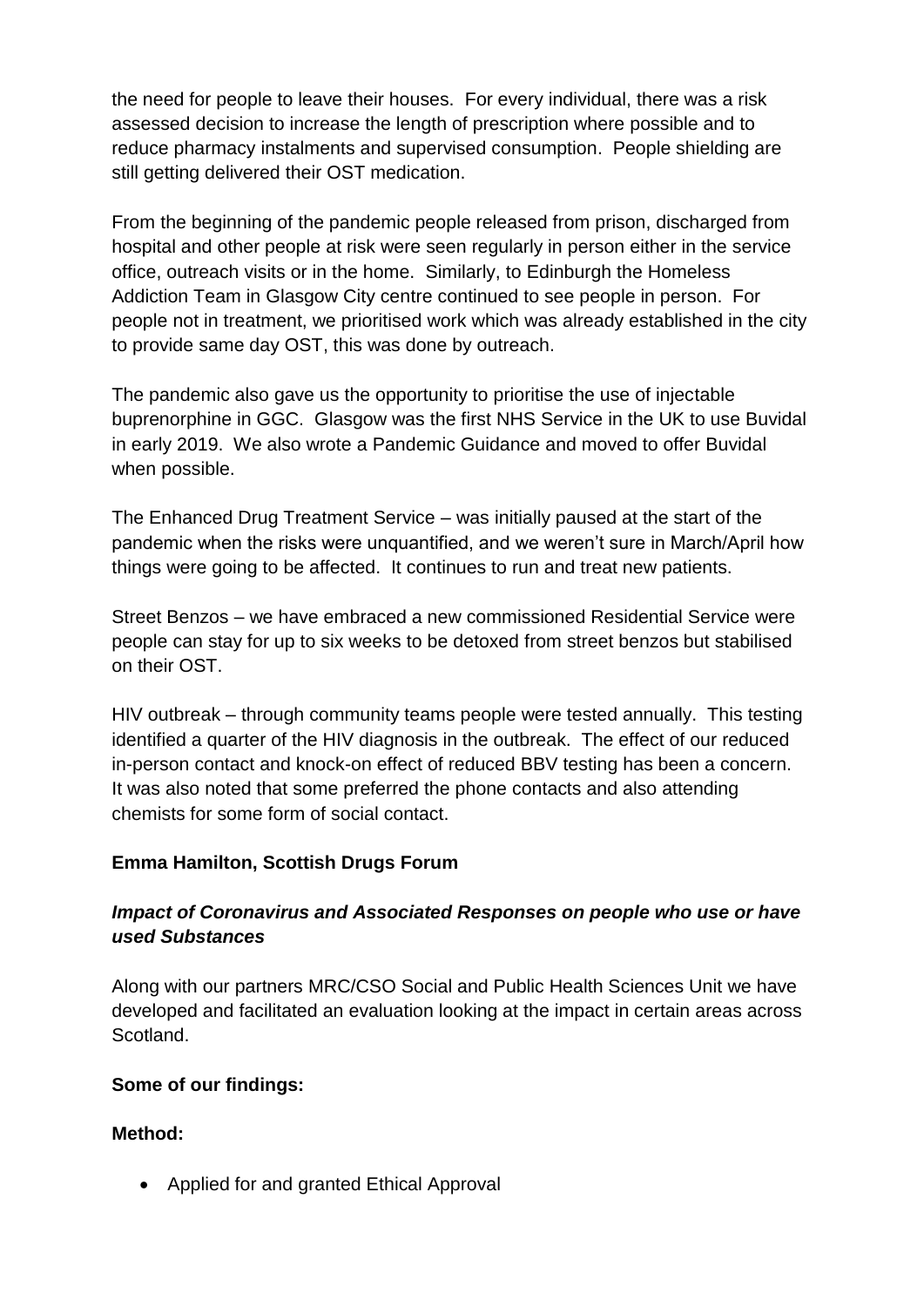- Facilitated by SDF's Peer Research Volunteers recruitment via this network
- Three way calling to ensure safety measures SDF User Involvement Development Officer would also be on the call. Not to engage in the interview but to scribe the conversation.

### **Participants:**

- Seventy-nine participants in total, work ongoing.
- 46 Male, 33 Female
- Age Range  $-25-68$
- Substance use 41 drugs, 30 alcohol. Some used both and some nothing as in treatment.
- Majority lived by themselves in own tenancy
- To date data collection in four local authority areas covering rural, semi-rural and urban
- Plans to add further areas
- If more funding received plan to roll out throughout Scotland

### **Qualitive Themes:**

- Reaction to service changes
- Lack of choice/control or any communication
- Lack of support or communication related to other health needs
- No real concern for themselves re: COVID
- Substance Use and supply
- Social Isolation and Loneliness

### **Variation of Experience:**

- Between different areas
- Within same service
- The impact of service changes
- With how people responded to changes

### **Reaction to service changes:**

Examples –

### *Telephone support:*

- Some people preferred this rather than going to a service.
- Other people really disliked phone support as they missed face to face interaction, they found it easier to lie about their situation and difficult to fully engage with service
- Concerns re missing calls from service and fear of prescription being stopped